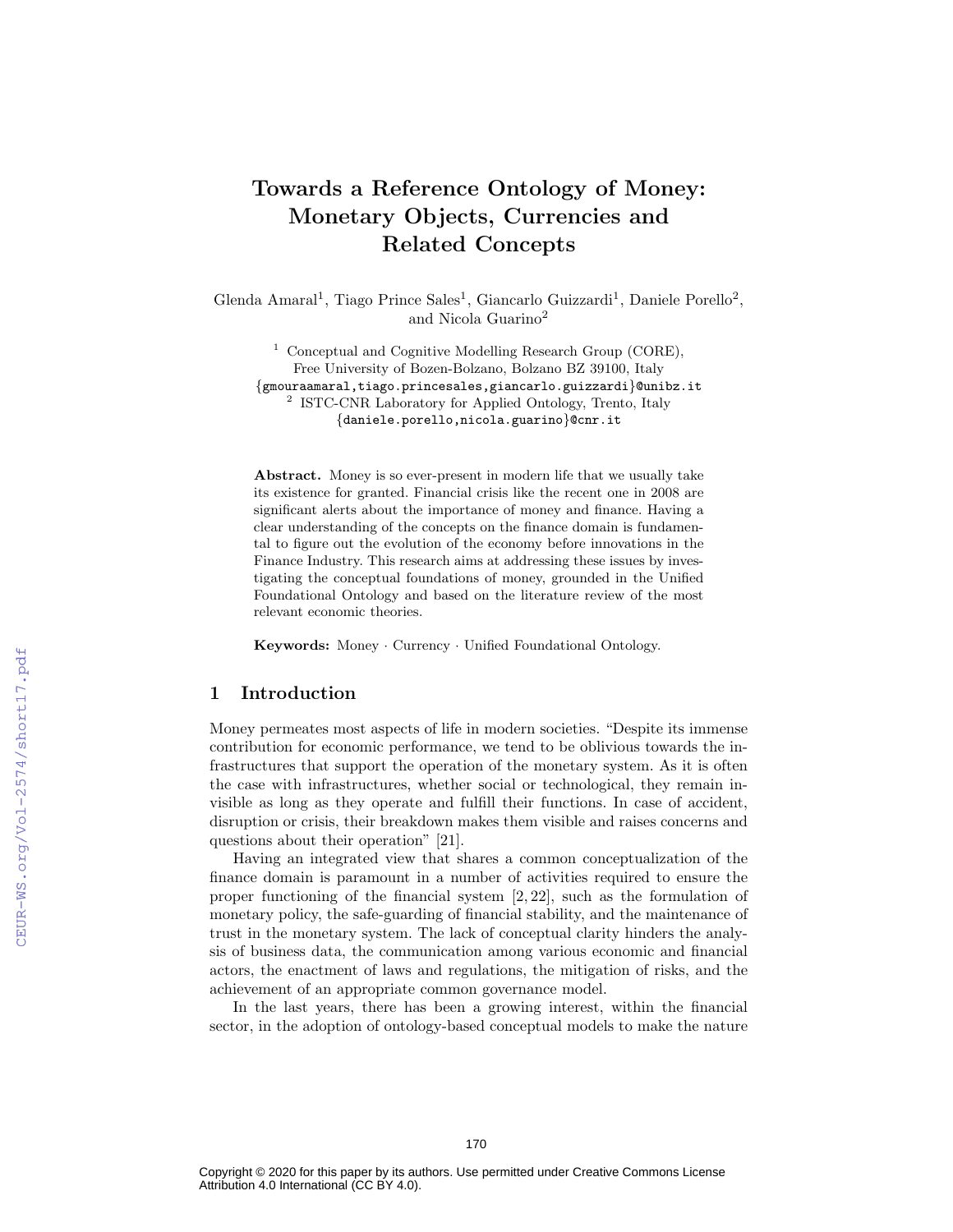of the conceptualizations explicit [8, 22], as well as to safely establish the correct relations between them. An example is the Financial Industry Business Ontology (FIBO), "an industry standard resource for the definition of business concepts in the financial services industry" [8]. Although FIBO includes a Currency Amount Ontology, it is not comprehensive and only marginally touches the notions of money and currency. For example, concepts related to money functions, types of money, legal aspects and trust are not explored in this ontology.

Despite the wide number of efforts to create a unified view of the reality related to economic and finance domains [3, 8, 9], no formal model, significant enough, has been developed to accurately describe the semantics regarding the world of money and currencies. This research aims at tackling these issues by investigating the ontological nature of money and of its underlying concepts, grounded in the Unified Foundational Ontology (UFO) [11], based on the literature review of the most relevant economic theories and considering the innovations in the Finance Industry. In this paper we present and describe the ongoing work towards a Reference Ontology of Money, with an initial focus on money objects, currencies and related concepts.

The remainder of this paper is organized as follows. First, in Section 2, we discuss the ontological nature of money and currencies as described in the literature. In Section 3 we present our proposal, an initial version of the Reference Ontology of Money. We conclude in Section 4 with some final considerations.

## 2 On Money

#### 2.1 The Origins of Money

Two leading schools of thought present fundamentally different arguments regarding the origins of money. A classic theory, known as the commodity theory of money was defended by many classical economists like Carl Menger [20], Georg Simmel [25] and Ludwig von Mises [28]. They claim that "when the conditions for exchange outside the family arose, with an increased division of labor, a medium of exchange was introduced in order to facilitate the exchanges through indirect exchange. With time and the sophistication of society, these initial forms of media of exchange evolved from some merchandise, such as cattle or salt, to metals, and later coined metals until human societies reached the stage of fiat money that we have today" [29]. The commodity theory has also been referred to as the catallactic theory, an expression derived from the Greek for "to exchange" [28], and as the metallist theory [26], as precious metals were supposed to have been historically used as exchange media.

Alternatively, there are those who argue that money is a social construction in lieu of a physical commodity [6, 16–19]. This view is known as the credit theory of money. According to this theory, money is merely a token of a "credit relationship, a promise from someone to grant (or repay) a favor (e.g. a product, a service) to the holder of the token" [6]. In order to function as money, the promise must be sufficiently credible, that is, the issuer must be creditworthy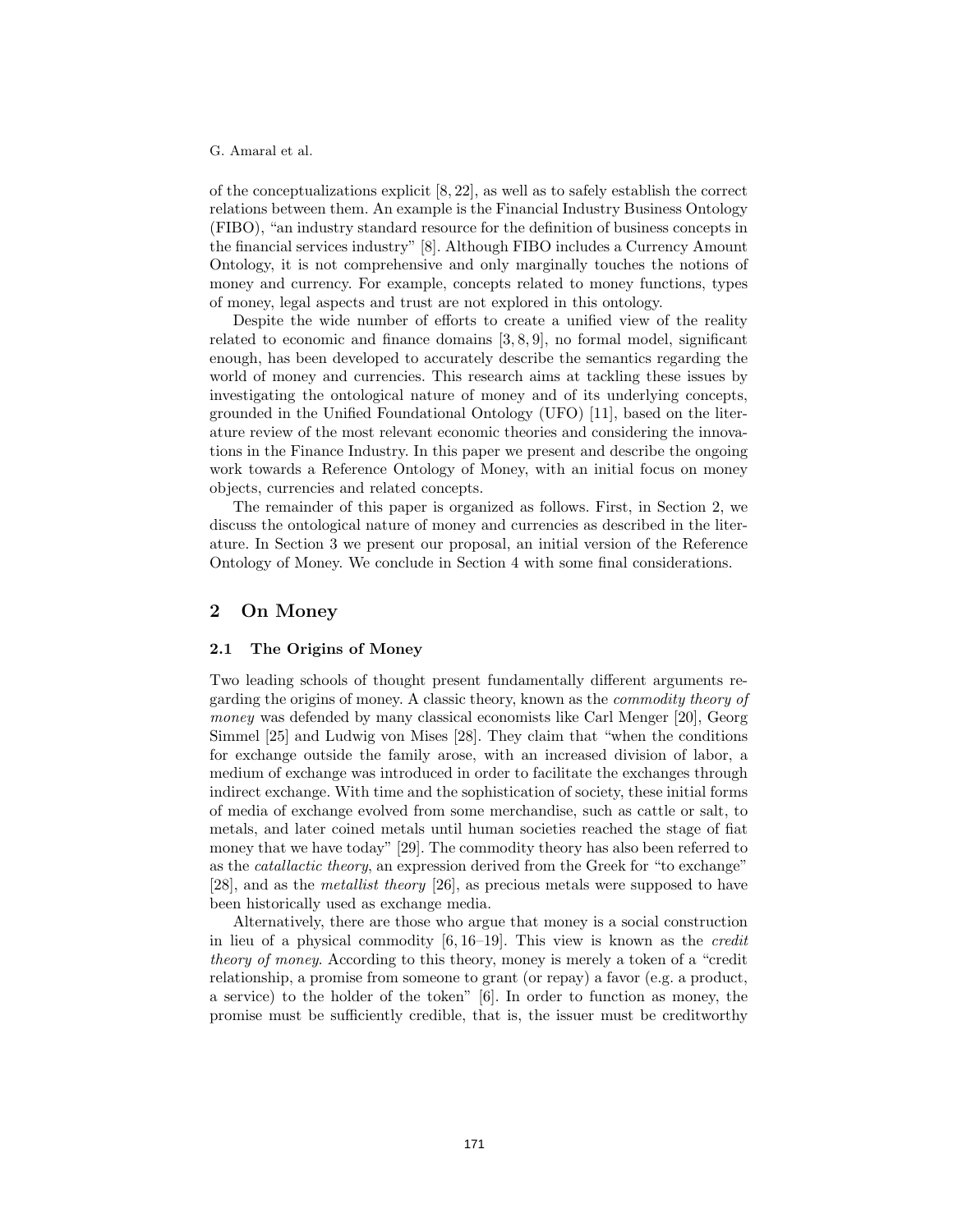and the credit needs to be transferable. "It is commonly thought that the most creditworthy issuer of money is the state" [6], and the view that only the state can issue money is known as chartalism, or the state theory of money [18].

#### 2.2 Forms of Money

Historically, money has taken on scores of forms, from tobacco, salt and shells to large circular stone discs. Early money was usually a commodity money, that is, an object considered valuable itself. "The commodity can be gold, silver, squirrel pelts, seashells, or whatever a community decided. In its simplest form, commodity money is like barter. People trade one type of object for goods and services" [23]. "Around the eighteenth century, commodity-backed money started to be used, which consisted of items representing the underlying commodity (e.g. gold certificates). These pieces of paper were not valuable themselves, but they could be exchanged for a fixed quantity of the underlying commodity. The main advantages of this system were the portability of the money and that larger amounts of money could be transferred"[5].

"Modern economies are typically based on fiat money, which is similar to commodity-backed money in its appearance, but radically different in concept, as it can no longer be redeemed for a commodity. Fiat money is any legal tender designated and issued by a central authority. It is only really money because some authority says it is money" [23].

#### 2.3 Status Function and Trust

"Human beings have a special capacity, which is that they can impose functions on objects and other people where the function is not performed in virtue of the physical features of the person or object (or at least not the physical features alone), but it is performed in virtue of the fact that a certain status has been assigned to the person or object" [23]. This status, also known as status function, assigns a function that can be performed only in virtue of the collective acceptance or recognition of that status in the community in question. Status functions are all created by a certain type of speech act that Searle [23, 24] named declaration, where you make something the case by declaring it to be the case. According to Searle [23] "money always requires a declaration whereby some representation makes it the case that it is money. It is this status that makes money valuable and guarantees its acceptability". For example, a twenty-euros banknote fits this definition because it does have a definite status of being a twenty-euros banknote in Europe. People are willing to accept it in exchange for goods and services because they trust the monetary system that support this status function. In [4], Castelfranchi and Falcone state that "trust is the presupposition of money": originally money relies on the trust of the individuals accepting a monetary item as an instrument to indirectly acquire a certain amount of desirable goods [29]. Trust is therefore a crucial element of every monetary system.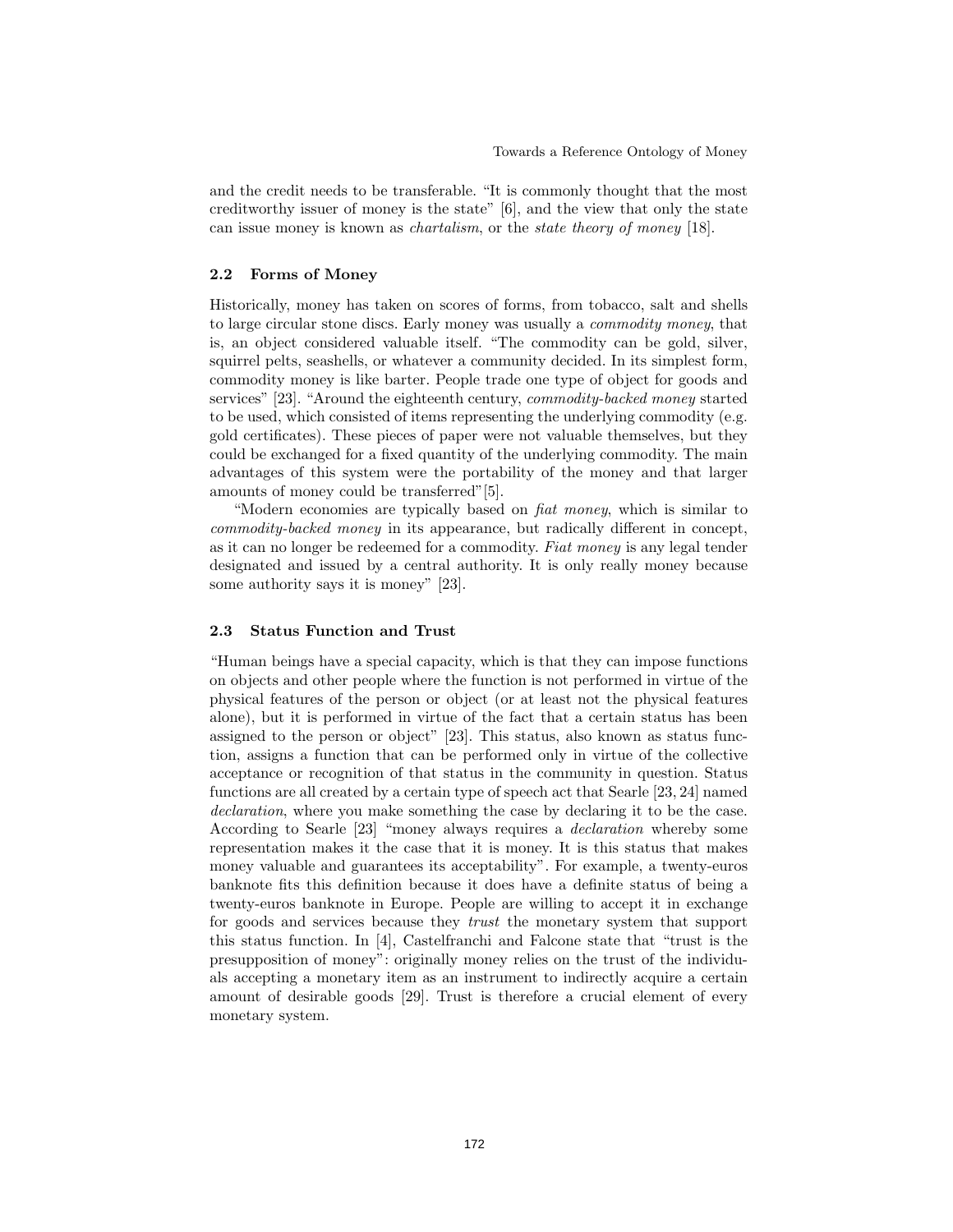#### 2.4 Functions of Money

Although the format of money has changed considerably over time, the functions of money remain unchanged. "Behind the diverse forms of money there is a common intension, an unchanging core of meaning" [21] that defines what money is. From the wide number of definitions proposed in the literature, it is possible to deduce a consensus in economics that this core set of identity-constituting properties is related to the three different functions of money, namely:

- medium of exchange: a means of payment with a value that everyone trusts; "money is used as an intermediary in trade to avoid the inconveniences of a barter system, i.e. the need for a coincidence of wants between the two parties involved in the transaction"[5]. Borrowing an example from [23], the statement "I bought this shirt for 20 euros" reports the use of money as a medium of exchange.
- a unit of account: "money acts as a standard numerical unit for the measurement of value and costs of goods, services, assets and liabilities" [5]. An example, mentioned in [23], that reports the use of money as a measure of value is the statement "My car is worth 10,000 euros".
- a store of value: "money can be saved and retrieved in the future" [5]. The statement "I have 1,000 euros in my bank account" [23] reports the use of money as a store of value.

## 2.5 Currency and Legal Aspects

The Oxford Dictionary [7] defines currency as "the system of money that a country uses". The word currency "derives from Latin terms for running and owing, and is since the seventeenth century used for the circulation of money, divided into specific monetary systems that are linked to nation states" [10]. According to Papadopoulos [21], "currency represents and communicates the idea of money in our day-to-day transactions, attaching a set of visual representations to the identity of economic value".

A legal tender is anything recognized by law that can be used to pay contractual debts. Countries specify which objects are considered legal tender for debts that are subject to its contract law. In most of them, the national government is the only party authorized to produce and distribute physical currency in its geographical area of control. The government also regulates the production of non-physical currency by banks through its monetary policy, usually implemented via the central bank. In some countries, alternate currencies are permissible, but only the nationally sponsored currency has the status of legal tender. And in still other countries a foreign produced currency is both acceptable currency and legal tender. For example, in the countries of the euro area, only euro banknotes and coins are legal tender and therefore, by law, must be accepted as payment for a debt within those countries. According to the Article 128 of the Treaty on the Functioning of the European Union [27]: "The European Central Bank (ECB) shall have the exclusive right to authorise the issue of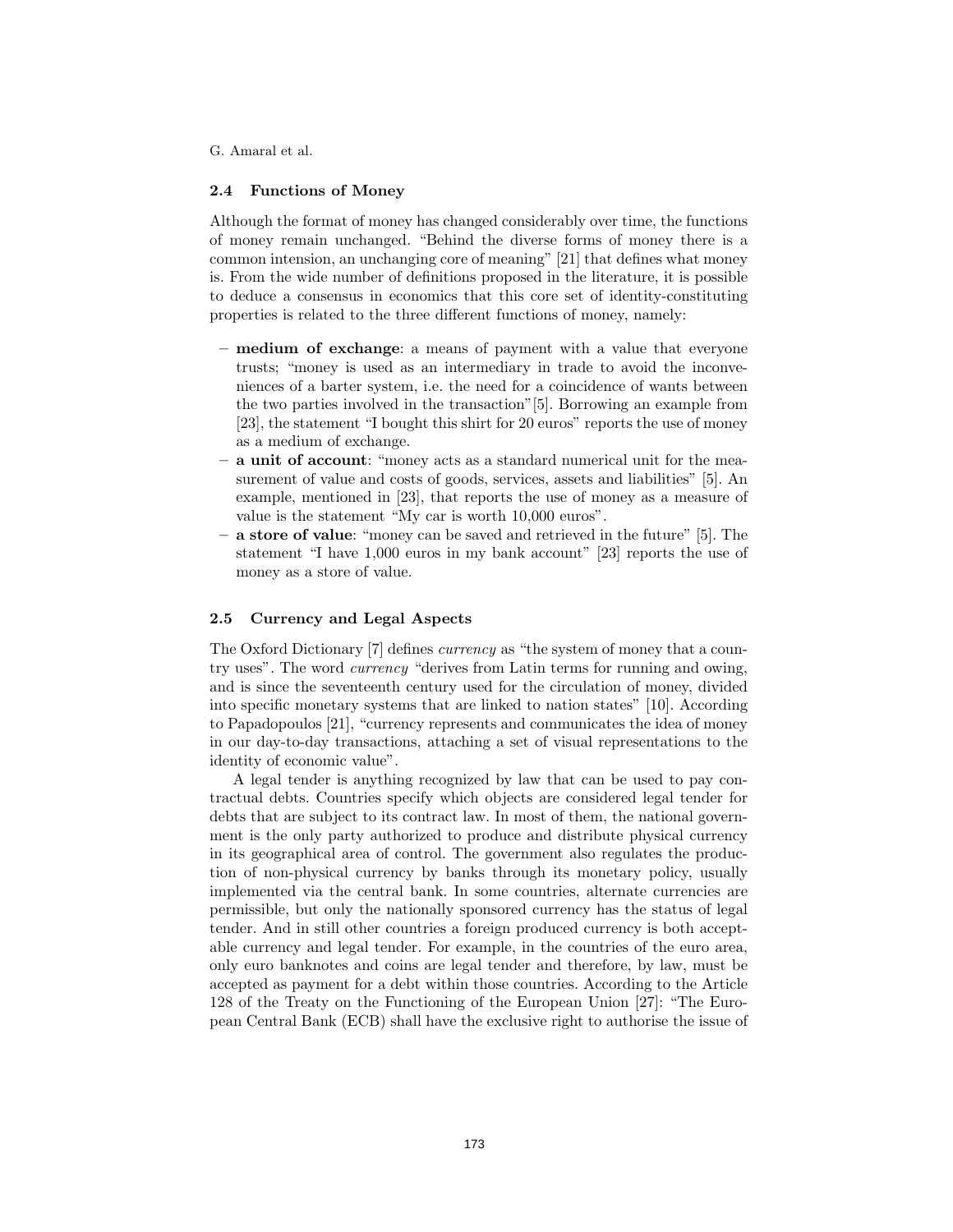banknotes within the Union. The ECB and the national central banks may issue such notes. The banknotes issued by the ECB and the national central banks shall be the only such notes to have the status of legal tender within the Union".

## 2.6 Money Dynamics and Exchange Value

As previously mentioned, status functions, which can be expressed in terms of laws, specify which objects are considered money. These monetary objects have an associated exchange value, which allows them to be exchanged for something (e.g. goods or services) with the same exchange value. Exchange value can be defined as the ratio in which one commodity exchanges for another. It represents the worth of one good or service expressed in terms of the worth of another. In modern economies, money emerges as a neutral commodity in which all other commodities express their exchange values.

In this context, agents holding the control of monetary objects have the power to carry out economic transactions in the amount corresponding to its exchange value. As the exchange value of goods and services can change, influenced by the economic environment and the dynamic of the system of prices, the purchasing power associated with these economic transactions also changes. It means that the exchange value of the transaction that the agent manages to carry out remains the same (and is equal to the exchange value associated to the *monetary* object under his control), however, the quantity of goods and services that he manages to get with that value will vary, depending on the exchange value of these commodities.

## 3 The Reference Ontology of Money

In this section we use the aforementioned theories to present a preliminary model of the Reference Ontology of Money, which was designed taking as basis the Unified Foundational Ontology (UFO). UFO is a foundational ontology developed with an interdisciplinary approach, inspired by Formal Ontology, Philosophical Logic, Linguistics, and Cognitive Psychology. It consists of three main parts: UFO-A [11], an ontology of endurants (objects) UFO-B [15], an ontology of events (perdurants), and UFO-C [12], an ontology of social entities built on the top of UFO-A and UFO-B. For an in-depth discussion and formalization, one should refer to [11, 15]. The Reference Ontology of Money is based upon the usage of the OntoUML language [14], an ontological extension of UML that incorporates the foundational directions in UFO. We formalize the concept of money in the OntoUML model depicted in Fig. 1. In this diagram, we represent types of substantials in pink, relations in green and modes in blue. We also use the OntoUML semantics of sortals and non-sortals proposed in [13].

In our analysis, we rely mainly on some concepts defined in UFO-C. A basic distinction in UFO-C is related to agents and (non-agentive) objects. An agent is a specialization of a substantial individual (existentially independent objects)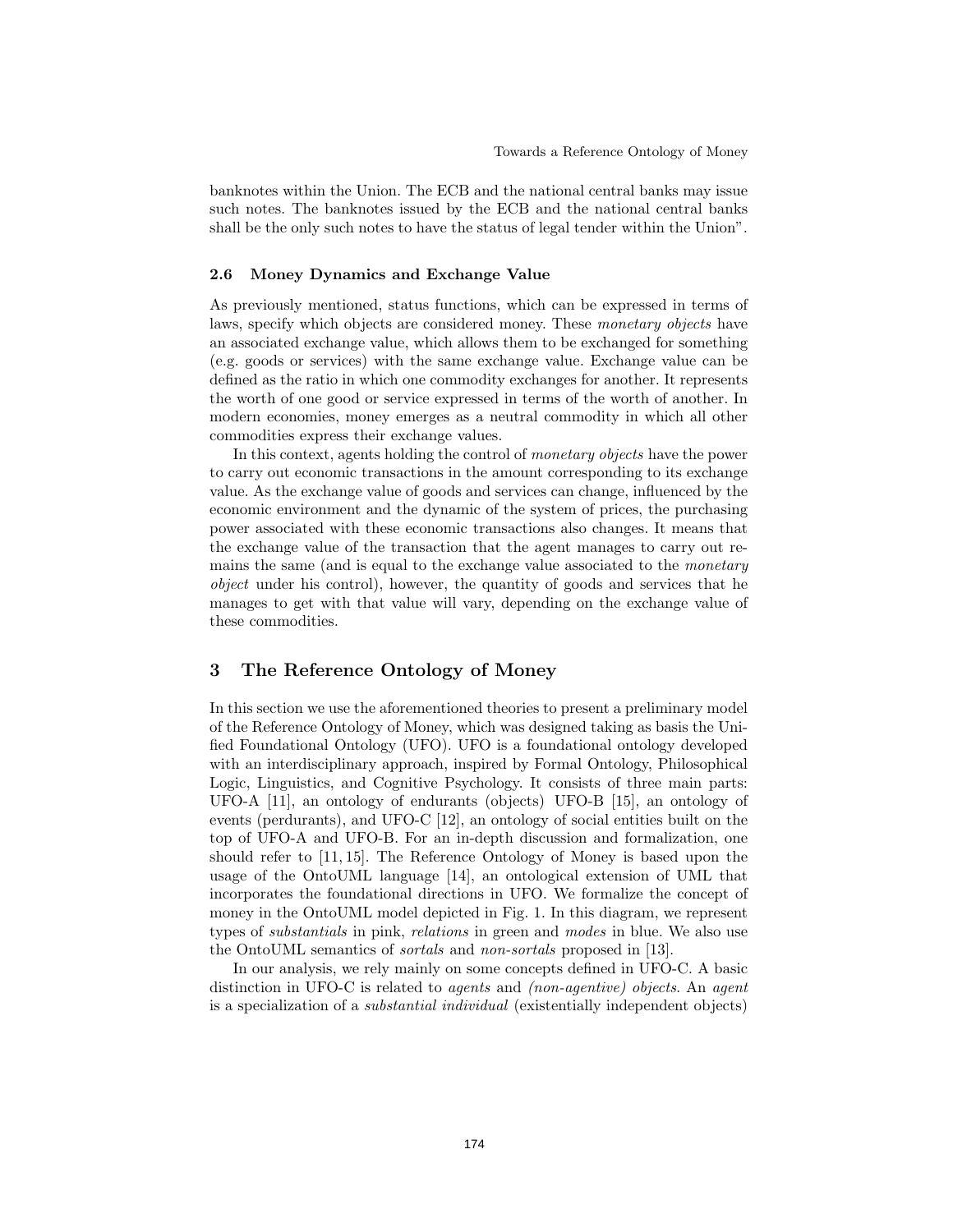that can be classified as physical (e.g., a person) or social (e.g., an organization, a society). Objects are non-agentive substantial individuals that can also be categorized in physical (e.g., a book) and social objects (e.g., language).

We model the STATUS FUNCTION DESCRIPTION that defines certain types of objects as money and guarantees their acceptability as a type of Normative Description. UFO-C defines Normative Description as a type of Social Object that defines one or more rules/norms recognized by at least one social Agent and that can define nominal universals such as social moment universals (e.g., social commitment types), social objects (e.g., the crown of the King of Spain) and social roles (e.g., president, or pedestrian). Examples of normative descriptions include the Italian Constitution, the University of Bolzano PhD program regulations, and also a set of directives on how to perform some actions within an organization. In the finance domain, the Treaty on the Functioning of the European Union [27] is an example of STATUS FUNCTION DESCRIPTION, which defines euro banknotes and coins as legal tender money in the countries of the euro area.

The entity MONETARY OBJECT TYPE represents the types of objects that are considered money according to a STATUS FUNCTION DESCRIPTION. Historically, different types of objects have been used as money in all its manifestations, such as (i) tobacco, salt, among others, used as commodity money (money in the form of objects considered valuable), (ii) banknotes and paper certificates, used as commodity-backed money (money backed by an underlying commodity such as gold), and (iii) banknotes, coins and bank deposits in electronic format, used as fiat money (money which is not backed by anything).

In the ontology, MONETARY OBJECT represents instances of MONETARY OBject Types and stands for the objects that are considered money according to a certain Status Function Description. The Monetary Object Nominal Value corresponds to the nominal value (also known as face value) stamped on the MONETARY OBJECT by the issuing authority.

Valid Monetary Object and Not Valid Monetary Object represent two different phases of the MONETARY OBJECT's life cycle. For example, new banknotes are not considered valid until they are released and put into public circulation. Likewise, damaged banknotes are not considered valid and must be destroyed.

We represent the quantitative perspective of money by means of the MONetary Object Exchange Value. This property is specific to valid monetary objects as only they can be exchanged for goods and services in the economy. The exchange value of a VALID MONETARY OBJECT is equal to its nominal value. In the ontology, both the MONETARY OBJECT NOMINAL VALUE and the Monetary Object Exchange Value are represented as qualities inhering in the Monetary Object and in the Valid Monetary Object, respectively. In UFO, a quality is an objectification of a property that can be directly evaluated (projected) into certain value spaces [11]. It is possible to compare qualities, as well as to establish equivalence relations and mappings of values among different value spaces. Both the exchange value and the nominal value of a MONETARY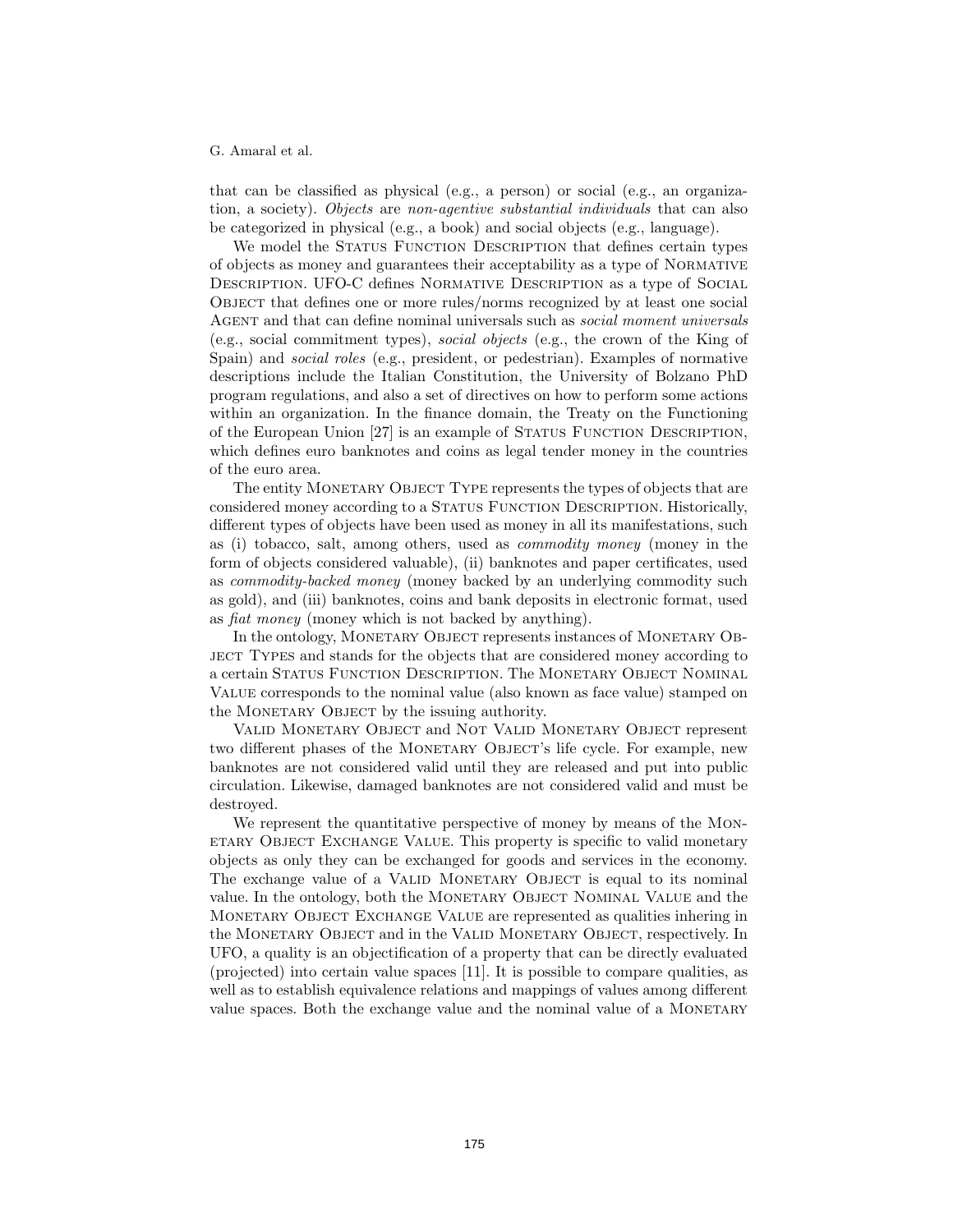OBJECT are modeled as qualities that have a value in a CURRENCY conceptual space. Euro and US Dollar are examples of CURRENCIES. Currency conversions using exchange rates are examples of mappings of values among different value spaces.

As argued in the previous section, when an agent holds the control of a valid monetary object she is endowed with the power to make economic transactions in the amount corresponding to its exchange value. We capture it by means of the objectified relationship labeled CONTROL, between VALID MONETARY OBject and Agent. The Exchange Power to carry out economic transactions inheres in the AGENT and is grounded on the CONTROL relationship. It assumes a value in a CURRENCY conceptual space, which is equal to the exchange value of the VALID MONETARY OBJECT. Finally, the EXCHANGE POWER has an underlying Purchase Power that corresponds to the quantity of goods and services that the AGENT manages to get with that EXCHANGE POWER. As previously discussed, the Purchase Power depends on the Exchange Value of goods and services.

In the ontology, objects considered valuable, such as goods and services, are modeled as Value Bearers. We model the Exchange Value of these commodities as a quality value that is "attached" to a Value Bearer, as a result of an assessment made by an AGENT. The relationship EXCHANGE Value Ascription represents this assessment. We are aware that the current ontology does not provide a deep analysis of the concept of exchange value. This analysis fall outside the scope of this paper, as our focus is the modeling of the relationship between money and exchange value. We plan to address this issue by future research.

It is woth mentioning that MONETARY OBJECTS are also considered VALUE Bearers as they can be traded in the economy as regular commodities, like collectible items. For example, some rare banknotes are traded by banknote collectors at far more than their nominal (or face) value. Even valid banknotes in circulation can be traded as collectible items at a value above their face value. However, for the acquisition of goods and services in the economy, a banknote functions as a means of exchange and will always be worth its face value.

It is clearly recognized in the literature that trust is a crucial element for the well functioning of any monetary system [4, 21, 23, 29]. We make use of the concepts and relations defined in the Reference Ontology of Trust (ROT) [1] to model the relation between money and trust. ROT formalizes the general concept of trust and distinguishes between two types of trust, namely, social trust and institution-based trust. The latter builds upon the existence of shared rules, regularities, conventional practices, etc. and is related to social systems [1], like the MONETARY SYSTEM. According to ROT, INSTITUTION-BASED TRUST is a specialization of TRUST in which the TRUSTEE is a social system. In our ontology the entity Institution-Based Trust represents the Trust of the society (a social AGENT) in the MONETARY SYSTEM.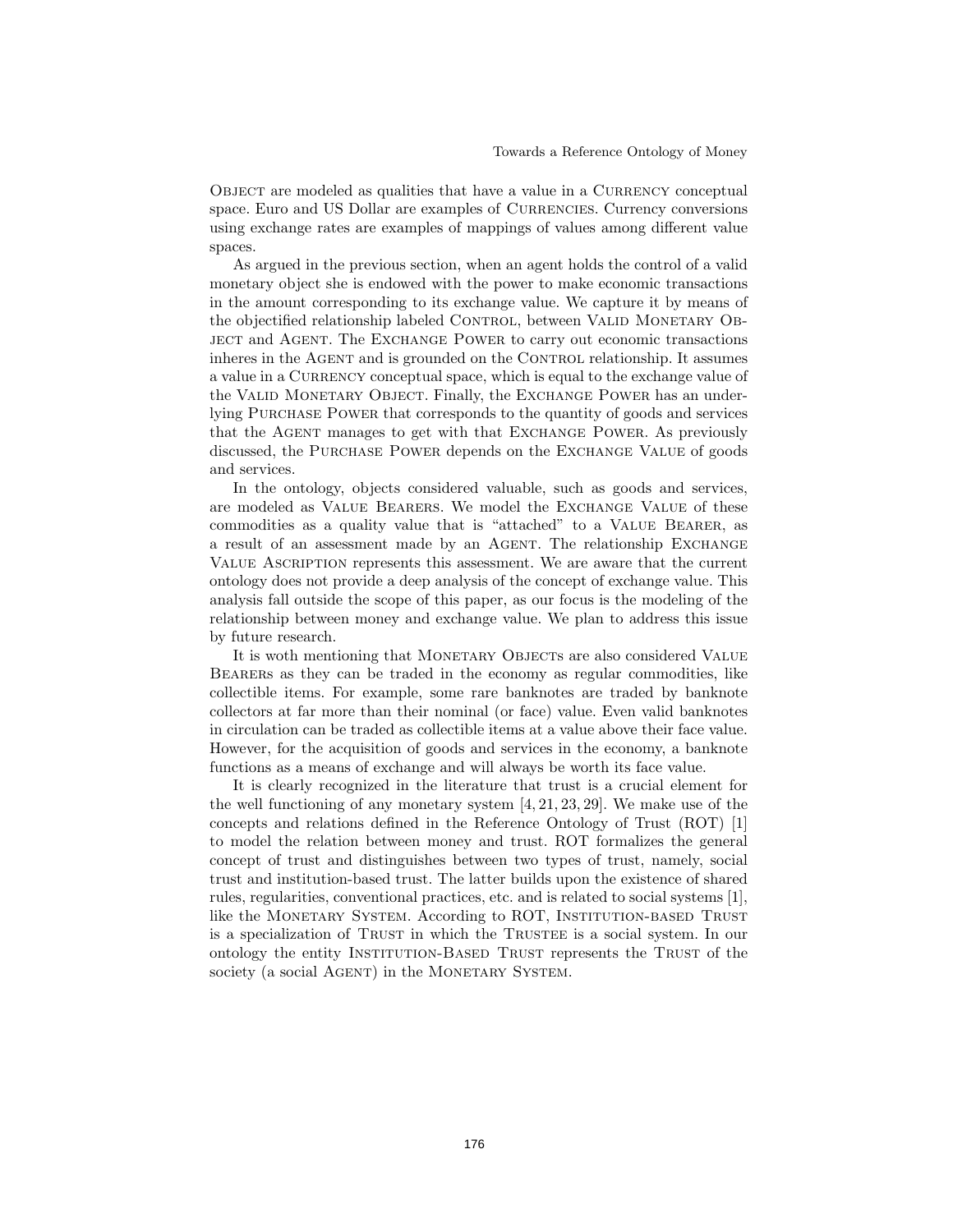

Fig. 1: The Reference Ontology of Money

# 4 Conclusions

In this paper, we presented an initial proposal for a Reference Ontology of Money. We investigated the ontological nature of money and currencies and formalized these concepts in an OntoUML model. We believe this work clarifies the notion of money, which can serve as a basis for future business ontologies. As a next direction, we plan to further validate our ontology and expand our analysis to account for additional technological innovations in the Finance Industry, like the advent of cryptocurrencies [5]. We also plan to integrate it to well-known ontologies in the finance domain (e.g. FIBO).

# References

- 1. Amaral, G., Sales, T.P., Guizzardi, G., Porello, D.: Towards a reference ontology of trust. In: OTM Confederated International Conferences. pp. 3–21. Springer (2019)
- 2. Basel Committee: Principles for effective risk data aggregation and risk reporting (2013), https://www.bis.org/publ/bcbs239.htm
- 3. Blums, I., Weigand, H.: Financial reporting by a shared ledger. In: JOWO (2017)
- 4. Castelfranchi, C., Falcone, R.: Trust theory: A socio-cognitive and computational model, vol. 18. John Wiley & Sons (2010)
- 5. Centralny, E.B.: Virtual currency schemes. ECB, Frankfurt am Main (2012)
- 6. De Bruin, B., Herzog, L., O'Neill, M., Sandberg, J.: Philosophy of money and finance. Stanford Encyclopedia of Philosophy (2018)
- 7. Dictionary, O.E.: Oxford english dictionary. Simpson, JA & Weiner, ESC (1989)
- 8. Enterprise Data Management Council: Financial Industry Business Ontology (2015), https://spec.edmcouncil.org/fibo/, accessed: 2010-09-30
- 9. Fischer-Pauzenberger, C., Schwaiger, W.S.: The OntoREA© accounting and finance model: ontological conceptualization of the accounting and finance domain. In: International Conference on Conceptual Modeling. pp. 506–519. Springer (2017)
- 10. Fornäs, J.: Signifying Europe. Intellect Bristol (2012)